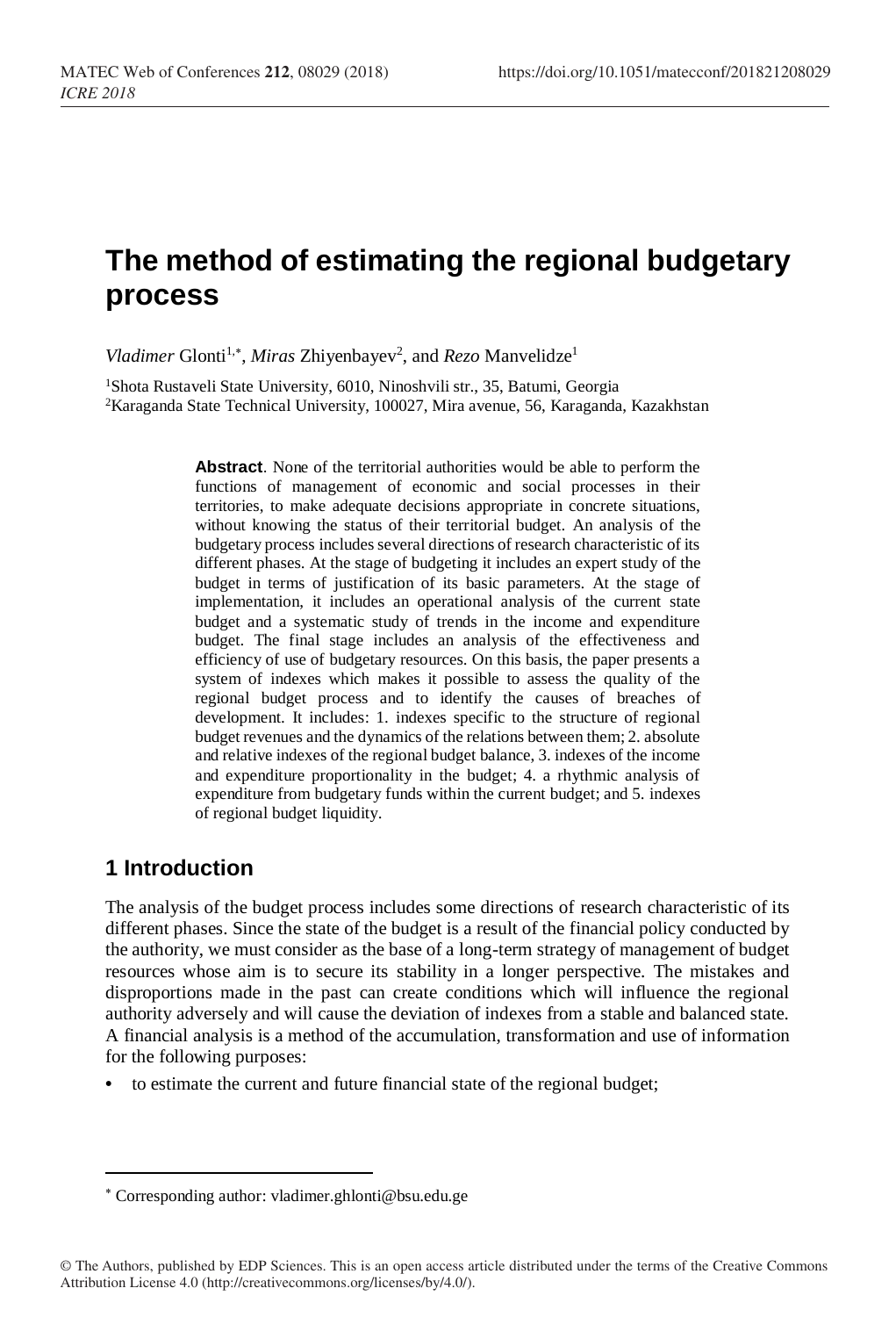- **•** to ascertain all possible resources of the budget income, to work out and analyze methods of their mobilization; to analyze the effectiveness and possibility of correction of the fiscal policy conducted by the authority;
- **•** to analyze reasons of the imbalance of the budget indexes and to identify the resources of financing of the deficit; and
- **•** to identify and analyze factors of change in the financial stability of the regional budget.

It must be designated that in Georgian scientific-theoretical researches the questions concerning the analysis of the regional budget are poorly studied [1]. First of all, it is conditioned because of the fact that the current economic reform in Georgia has defined the study of the problems related to the stable functioning of the enterprises and financial-credit institutions in the difficult market environment. So, the serious imbalance in the field of theoretical validity of financial analysis of the activities of enterprises and of regional budget has been formed. Besides, the financial analysis of the activities of the enterprises are based on the analytical apparatus, which are well done as by Georgian so foreign scientists as well, while in the sphere of the analysis of the regional budget there is hardly such an instruments.

In general, the meaning of the indexes of financial stability is to estimate the composition of the sources of financing and its correlation dynamics. The analysis is based upon the thesis that income sources differ by the prime cost level, the degree of accessibility, the degree of trustworthiness, the degree of risk, and the degree of obligation. Those differences appear when using different financial sources.

#### **2 The index system of estimating the regional budget**

The first point of the presented method is the thesis that the level of stability of the regional budget is defined by the volume of sources necessary to ensure minimal budget stability. There are four kinds of budget stability:

1. An absolutely stable condition of the budget, which can be characterized by the following correlation:

$$
P_m < D_c + D_p \tag{1}
$$

where  $P_m$  is the minimum expenses of the budget,  $D_c$  is the private incomes of the budget, and  $D_p$  is the regulator incomes of the budget.

2. A normal condition

$$
P_m=D_c+D_p.
$$
 (2)

3. An unstable condition

$$
P_m = D_c + D_p + I_d. \tag{3}
$$

where  $I_d$  - additional sources to decrease the budget tension (e.g. means of territorial extrabudgetary funds, credit, etc.).

4. A crisis condition

$$
Pm>Dc+Dp+Id. \t\t(4)
$$

We have to note that the offered method of estimation of the stability of the regional budget is not universal, as it does not account for essential differences in the potential incomes of territorial administration units. The same applies to minimum spending. Correlations can change under the influence of the economic condition of the country, legislation, fiscal policy, and other factors. Such independent budget parts as the current and investment budgets stipulate different sources of financing. The method presented is offers an express analysis of the budget indexes which gives one a chance to estimate its current stability.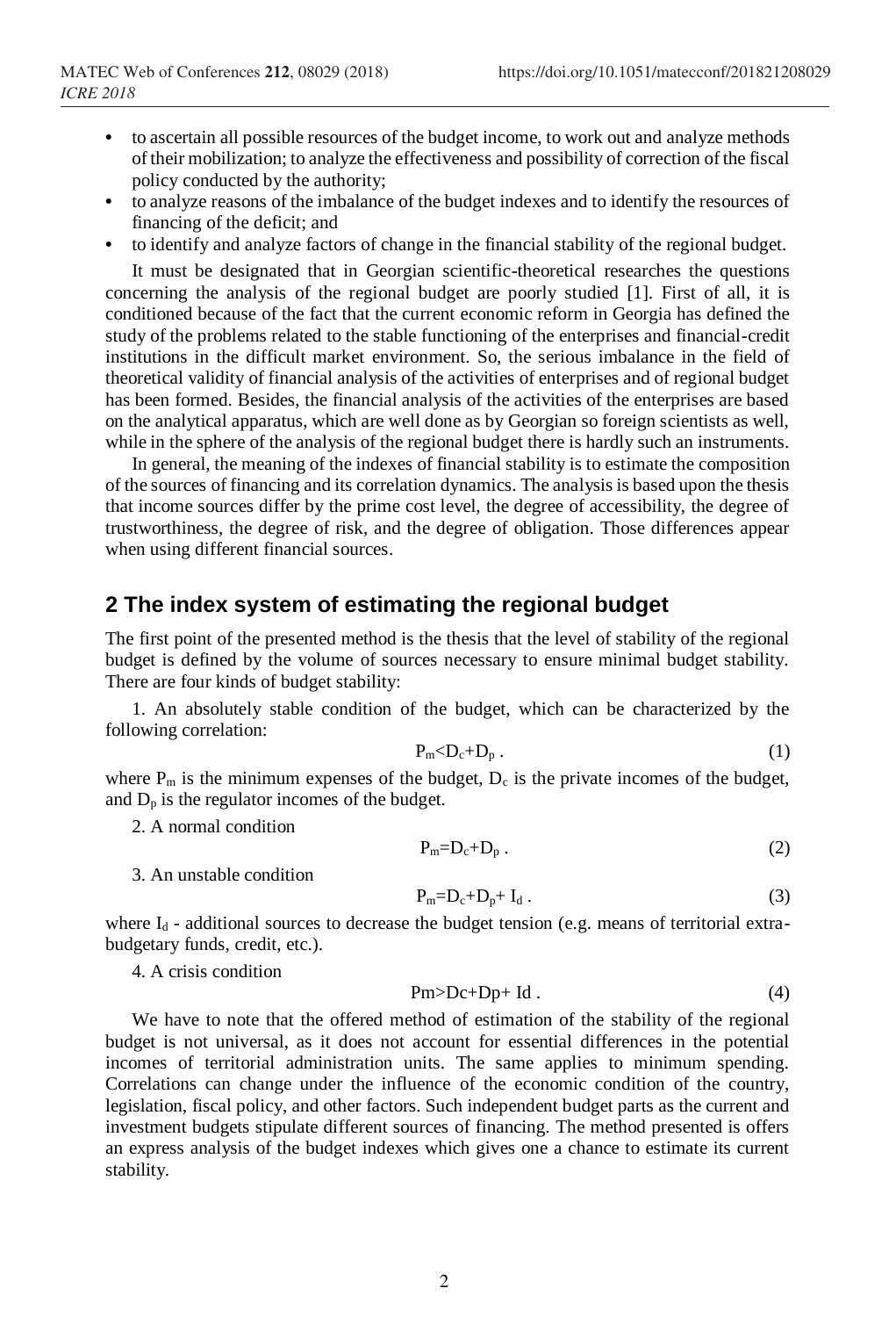We are confident that a deeper and more detailed analysis of the main budget indexes is necessary to estimate the financial condition of the sub-federal authorities and the degree of stability of their budget. The analysis of the regional budgetary process has to contain the following main blocks of indexes.

**I**. An analysis of factors of regional budget stability offers the following indexes of estimating the budgetary process:

- *The coefficient of the correlation of the private and regulator incomes of the budget:*

$$
K_c = \frac{\text{private incomes}}{\text{regularto incomes}} \tag{5}
$$

This coefficient shows which part of the budget expenses is in balance with the profits of the private income base.

- An additional index estimating the income base of the regional budget is the *correlation of taxable and non-taxable sources:*

$$
K_{N1} = \frac{\text{taxable incomes}}{\text{non -taxable incomes}} \tag{6}
$$

This index will be more informative if we do not include incomes which do not imply the result of the tax efforts of the corresponding organ of the authority.

That is why it is necessary to include incomes of the private sector in taxable incomes as well as the regulator incomes attached to the given budget level. From non-taxable incomes we must exclude official transfers which correspond with the international standards of statistics of government finances:

$$
K_{N2} = \frac{\text{private taxable incomes}}{\text{non - taxable incomes - official transfers}} \tag{7}
$$

 $K_c$ ,  $K_{\text{N1}}$  and  $K_{\text{N2}}$  indexes complement one another and characterize both sides of the taxable part of the regional budget. Discussion of these indexes in dynamics will give a chance to estimate the activities of the authority in the sphere of mobilization of the regional financial potential.

To estimate the degree of financial independence of the regional budget, we can use an independence coefficient:

$$
K_A = \frac{\text{private incomes}}{\text{sum total of budget incomes}} \tag{8}
$$

If the value of this index is high, the financial independence of the regional budget is high too. As a quantitative criterion [2], for those coefficients we can use the following scale (Table 1).

| Indexes | Stable condition | Normal condition | Unstable<br>condition | Critical<br>condition |
|---------|------------------|------------------|-----------------------|-----------------------|
| Ds:D    | $60 - 70\%$      | $40 - 50\%$      | $20 - 30\%$           | $5 - 10\%$            |
| Dm:D    | $30 - 40%$       | $50 - 60\%$      | 70 - 80%              | $90 - 95\%$           |
| V∙P     | $10 - 15\%$      | $20 - 25\%$      | $30 - 35\%$           | $40 - 50\%$           |

**Table 1.** Criteria of the regional budget condition.

In this table Ds denotes the attached (private) incomes:

Dm - regulator incomes

D – total revenues

P - total expenditure of budget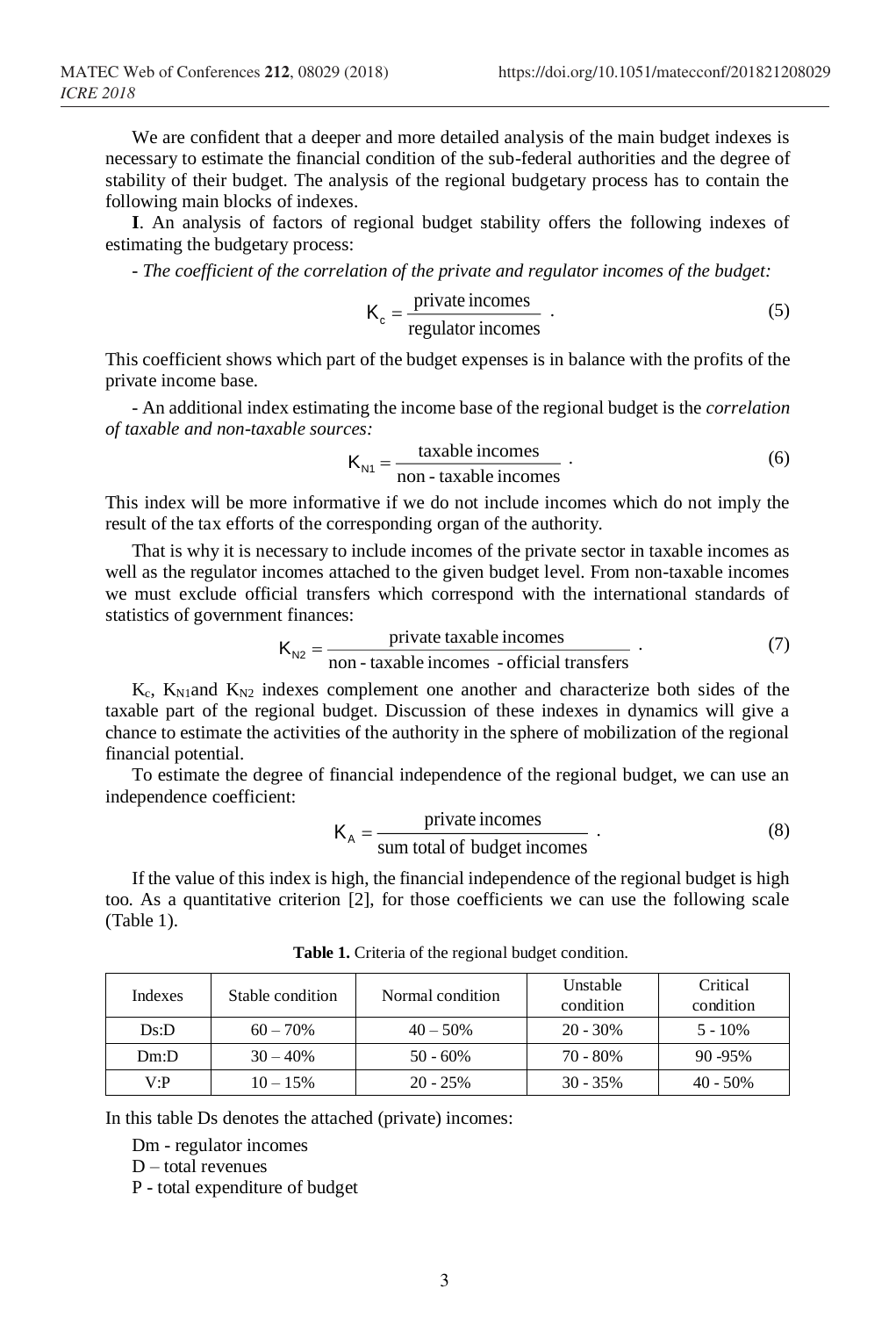V - total debts of the budget.

**II**. The effectiveness of the budget policy of the authorities is characterized by the budget deficit and the size of the state debt, that is why it is necessary to estimate the condition of the regional budget with indexes of absolute and relative balancing. *The balancing coefficient* of the budget shows how budget expenses balance with incomes:

$$
K_n = \frac{D}{P} x 100\% \tag{9}
$$

**III**. For the characterization of the structure of incomes and expenses of the regional budget we can choose the following group of indexes:

- *The coefficient of the expense structure*:

$$
K_{STR} = \frac{\text{budget of current expenses}}{\text{investment budget}} \tag{10}
$$

- *The coefficient of private sources guaranty*:

$$
K_0 = \frac{\text{private incomes}}{\text{current expenses}} \tag{11}
$$

If  $K_0$  approaches 1, this means that the region can totally cover its obligatory expenses with the incomes deriving from private sources. In addition, we can use the index:

$$
K_{STR} = \frac{\text{long-term and short-term credits}}{\text{budget of development}} \tag{12}
$$

If the value of this coefficient is more than one, it indicates a tendency of the budget to lose stability.

The general characteristic of the financial-economical estimation of the budgetary process is:

$$
K_U = \frac{D_S + D_m + K}{P} \tag{13}
$$

In this formula K denotes long-term credit.

**IV**. A current operative analysis of the budget process. The rhythmical course of the process of budget execution plays an important role in preserving the current stability of the budget. That is why the operative management of the budgetary process contains a daily analysis of the financial balance of the budgetary accounts, establishment of the reasons of the cash break and implementation of adequate measures for their liquidation. It is expedient to use daily norm of expenditure of funds according to the budget responsibilities for operative monitoring of the financial condition of the regional budget.

calculating volume of incomes of regional

\n
$$
H = \frac{\text{budget for financing minimal expenses}}{365 \text{ days}} \tag{14}
$$

H denotes the norm of money sources on the budgetary account per day.

For the definition of a daily norm of money sources for the normal functioning of the budget, it is necessary to take into account the following:

to perform a current calculation, there must be a basic reserve of money sources,

to cover unforeseen expenses, there must be different money sources.

to guarantee normal liquidity of the regional budget, there must be a separate reserve of money sources.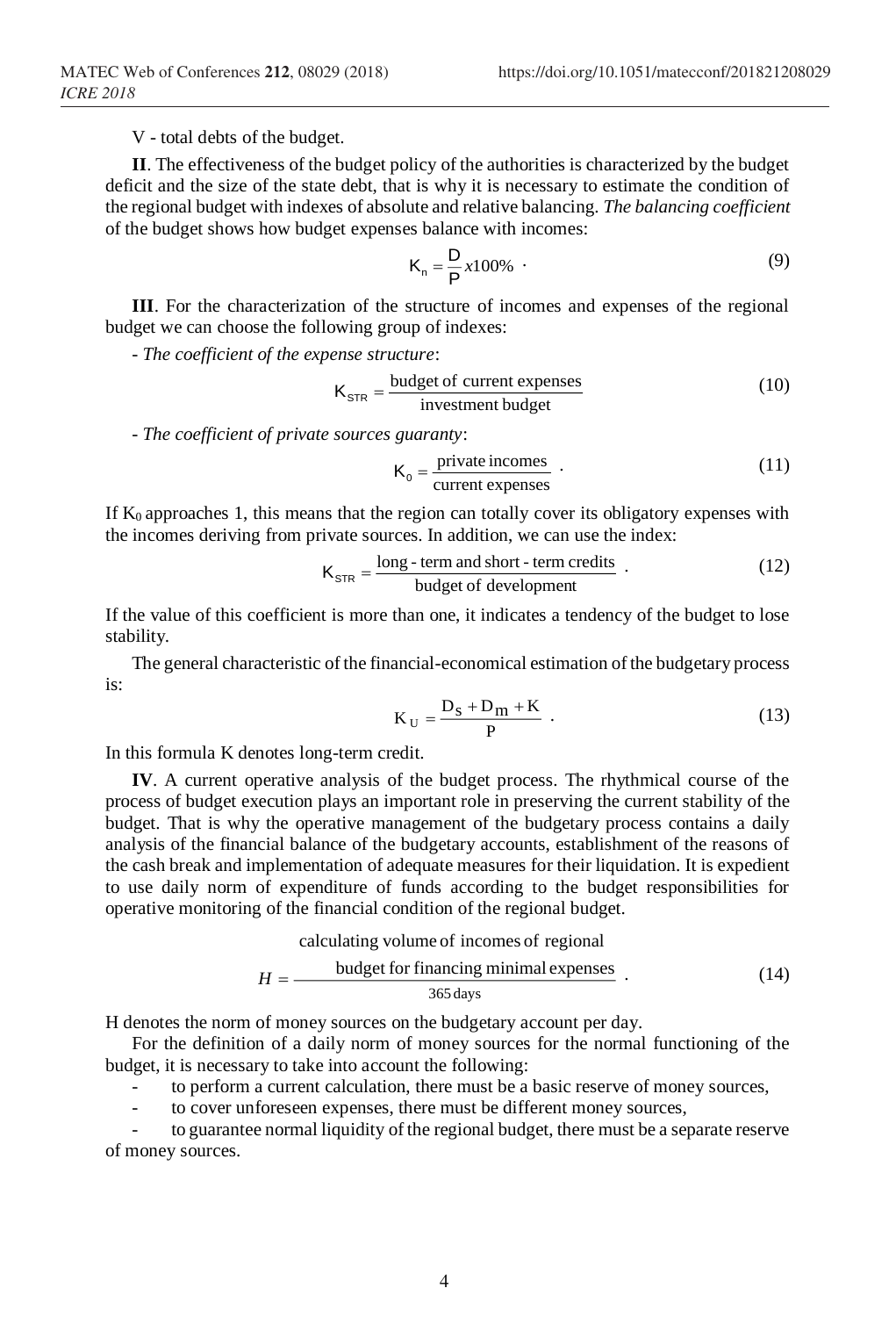**V**. The objective connection of the budget with the whole system of financial-economic processes of regional development must be reflected in the budget process. We propose using a guaranty index of the regional budget, defined as budgetary expenses per capita, as a criterion in estimating the development of the regional financial base [3]. The analysis of the dynamics of this index has great significance.

a) A general budget guarantee, including all the incomes of the budget.

b) A private budget guarantee as a possibility of covering expenses with private incomes and forming financial sources.

The correlation of those two criteria characterizes the financial condition of the region:

$$
K_{FM} = \frac{\text{private budget guarantee}}{\text{general budget guarantee}} \tag{15}
$$

A change in the above coefficients expresses an improvement or worsening of the financial condition of the region. If the index approaches one, the functioning of the financial base of the region is stable. This index reflects the stability of the regional budget and generally of economic development. Also, it defines the connection of the region financialbudgetary system with its economic system, profitability of industries, the regional enterprise development and the effectiveness of production.

In the conditions of non-stable development of the global and regional economic processes, with a crisis looming in the background, it is possible to estimate the direction of the financial-economic development of the region with the help of the index of financial development.

$$
I_{\text{FM}} = \frac{K_{\text{FM1}}}{K_{\text{FM0}}} \tag{16}
$$

where 1 - the prognosis or calculating period, 0 - the basic period.

The rate of change in this index reflects the dynamics of the financial development of the region. If the speed of positive dynamics is high, the region economic development is more active.

The presented system of financial indexes of the estimation of the regional budget stability can be used as a basis to work out a method of estimation of the financial condition of a budget at any level.

### **3 Conclusion**

1. Ensuring of stability is realized with the forming of the corresponding construction of the regional budget, i.e. with the availability of the progressive elements in its structure, which will enhance its ability of resistance to external destruction factors. Also, it guarantees control of the main parameters of the micro- and macro-surroundings. The investment budget is an element which secures the adaptation of the structure of budgetary expenses to changes in the needs of regional development.

2. The improvement of the construction of the income and expense parts of the regional budget raises its structural stability. A change of the budget structure implies a change in spending policy. The current budget expenses must change the problematic character of social process in a qualitative way. They are expenses on the development of human capital: education, additional training, job creation, supporting small and medium-sized businesses, etc.

3. In the region an improvement in the management of the investment process can be achieved through: